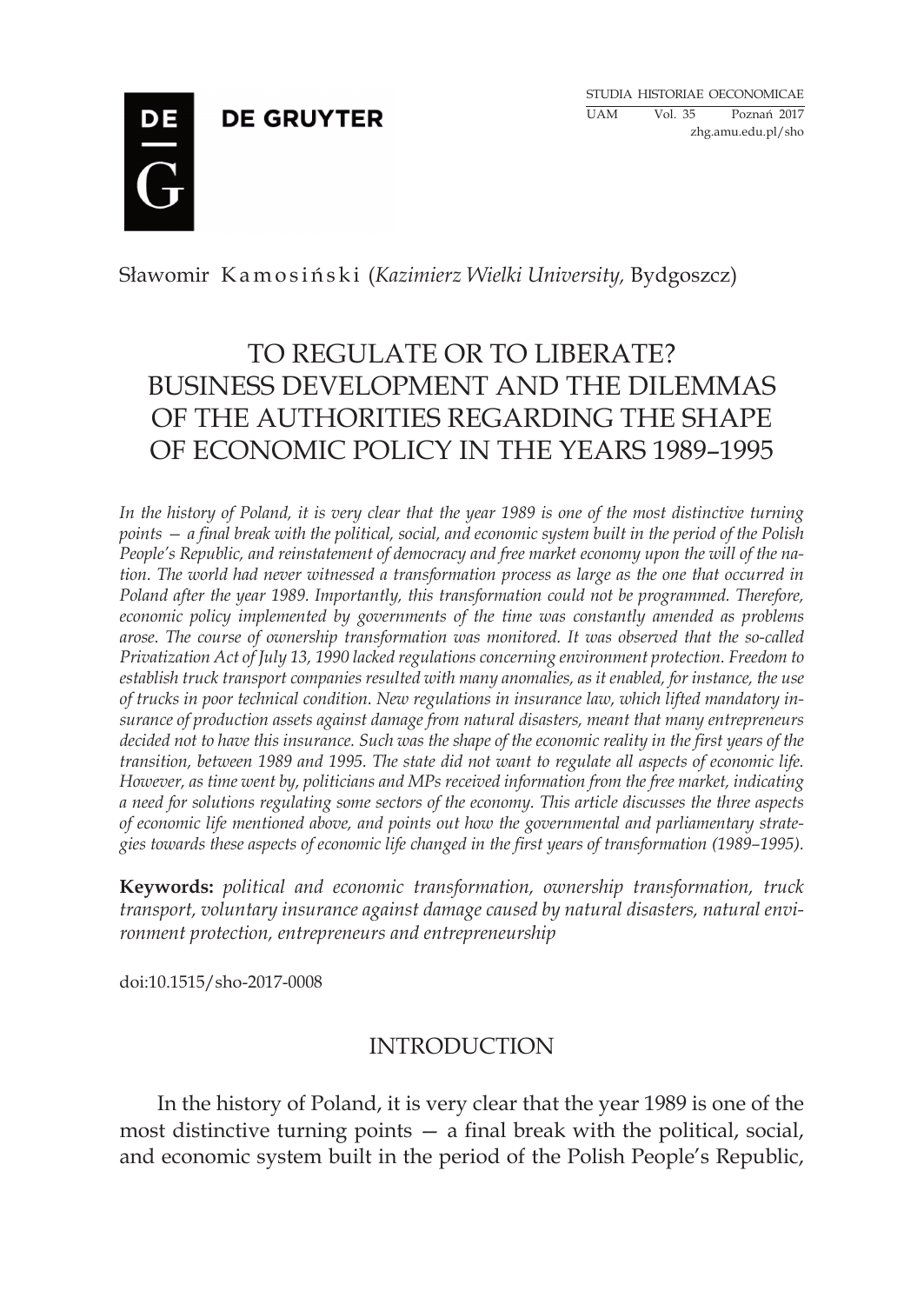and reinstatement of democracy and free market economy upon the will of the nation. This was an unprecedented event in the history of the world, and the process was launched in Poland in 1989. Transformation of both political and economic life was an extremely complex and difficult task to accomplish. As professor S. Kowal pointed out, there is no doubt that "the transformation did not proceed according to any plan or schedule prepared in advance, because it became a phenomenon shaped by market processes not only in Poland and Europe, but also around the world. The economy in these processes reacted as problems arose, rather than following any agenda prepared in advance. Therefore, the methods of implementing the economic policy were constantly amended" [Kowal S. 2015: 287]. This conclusion is illustrated by a statement of Jan Krzysztof Bielecki from 2014. Recalling the first decade of the economic and political transformation in Poland, he noticed:

Back then, in 1989, my way of thinking was: there is too much state intervention, the state is oppressing us, there is not enough freedom and private property. Therefore, if we want to change the world, we must be more Hayekian than Hayek himself. [*Jak kusi kasa* (How cash tempts you), 2014: 14].

The most important task for the Polish authorities at the time was achieving budgetary balance and tackling inflation. Information coming from the free market was analyzed on a daily basis, for instance to monitor changes in prices. The course of the ownership transformation was also monitored, and problems were solved as they arose. It was observed that the so-called Privatization Act of July 13, 1990 lacked regulations concerning environment protection. Freedom to establish truck transport companies, provided to businesses, gave rise to many anomalies, as it enabled, for instance, the use of trucks in poor technical condition. New regulations in insurance law, which lifted mandatory insurance of production assets against damage from natural disasters, meant that many entrepreneurs decided not to have this insurance. Such was the shape of the economic reality in the first years of the transition, between 1989 and 1995. The state did not want to regulate all aspects of economic life. However, as time went by, politicians and MPs received information from the free market, indicating a need for solutions regulating some sectors of the economy. Politicians made sure not to regulate all aspects of economic life, and not to harm dynamically developing private businesses. However, the lack of regulations gave rise to a number of irregularities. For the purpose of this article, three above mentioned aspects of economic life are reviewed: pro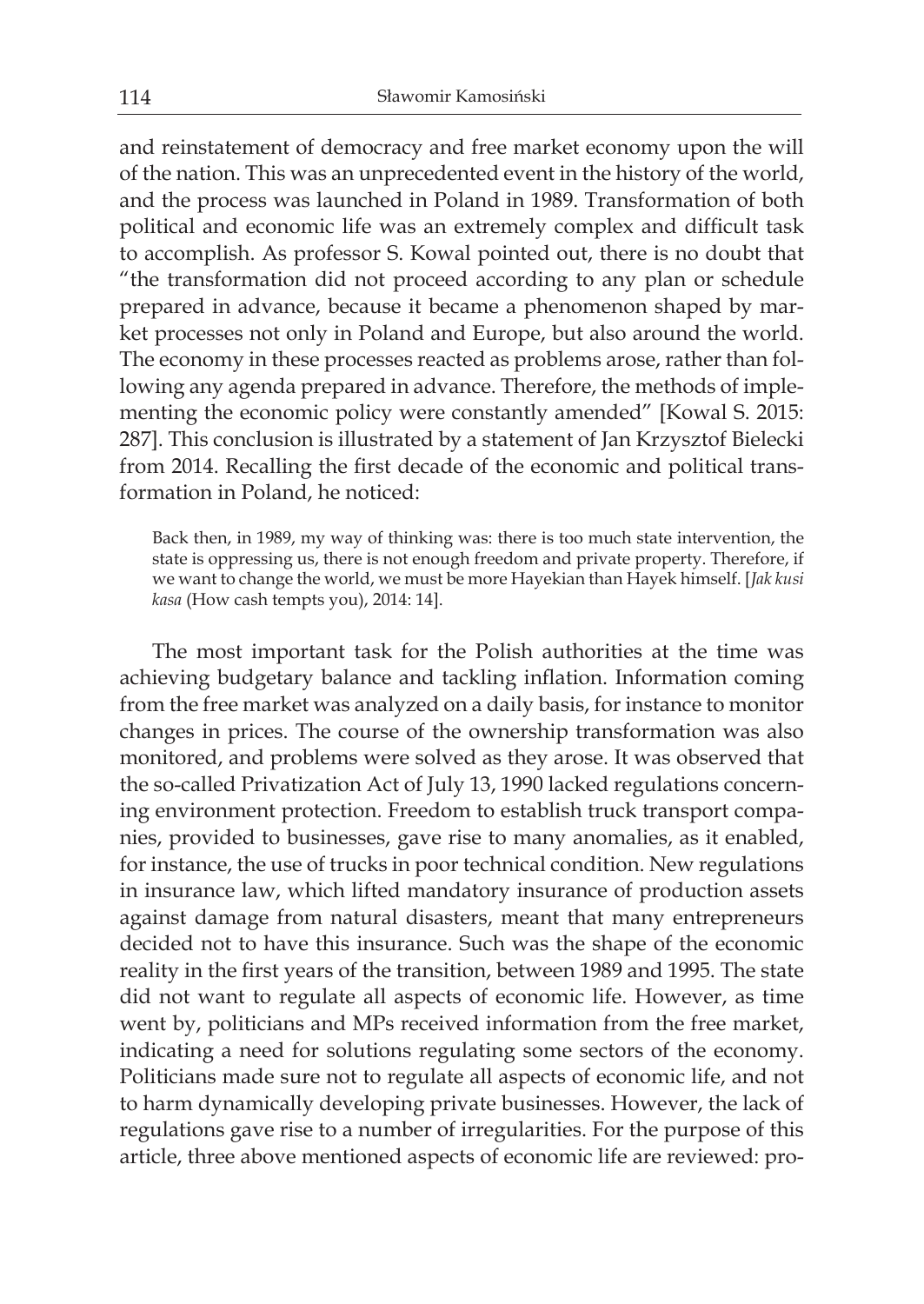tection of the environment against excessive human activity, development of the truck transport services sector, and voluntary insurance of production assets against damage caused by natural disasters. Of course, these three subjects do not exhaust the problem.

### OWNERSHIP TRANSFORMATION AND NATURAL ENVIRONMENT PROTECTION

 The direction of reforms proposed in the so-called "Balcerowicz Plan" of late 1989 had been drafted a little earlier — in the last years of the Polish People's Republic. On December 23, 1988, the parliament put a halt to state-controlled economy and adopted the Act on Business Activity. It stipulated that everyone has an equal right to start and run business activity. These regulations introduced a principle of equal treatment of economic entities regardless of the form of ownership. As a consequence, Poles displayed their entrepreneurial spirit, deeply concealed in the period of the Polish People's Republic. What prompted Poles to open businesses was consumers' unlimited demand for all products, postponed during the years of the shortage economy.

 From September 1, 1990, under the Act of July 14, 1990 on the Privatization of State Enterprises, the process of ownership transformation started in Polish state-owned enterprises. Their commercialization (transformation into companies fully owned by the State Treasury) for their further privatization was conducted by the Ministry of Ownership Transformation (of the State Treasury), and a commercialization permission had to be granted by all staff members of the enterprise, trade unions operating there, and workers' self-government. Therefore, the process of ownership transformation was initiated jointly by the staff and the management of the enterprise. From the point of view of the microeconomic interest of a single enterprise, the ownership transformation was meant to result with the "introduction of technological and organizational innovations, selection of intellectual capital and its improvement, and entering into cooperation with more technologically advanced organizations" [Kowal S. 2015: 269]. Professor Stefan Kowal also observed that in the first years of the Polish economic transformation, the Polish government did not have a consistent long-term policy for particular sectors of the economy (the industry, agriculture, or defense, to name a few), which directly produced insecurity among entrepreneurs, who were often surprised by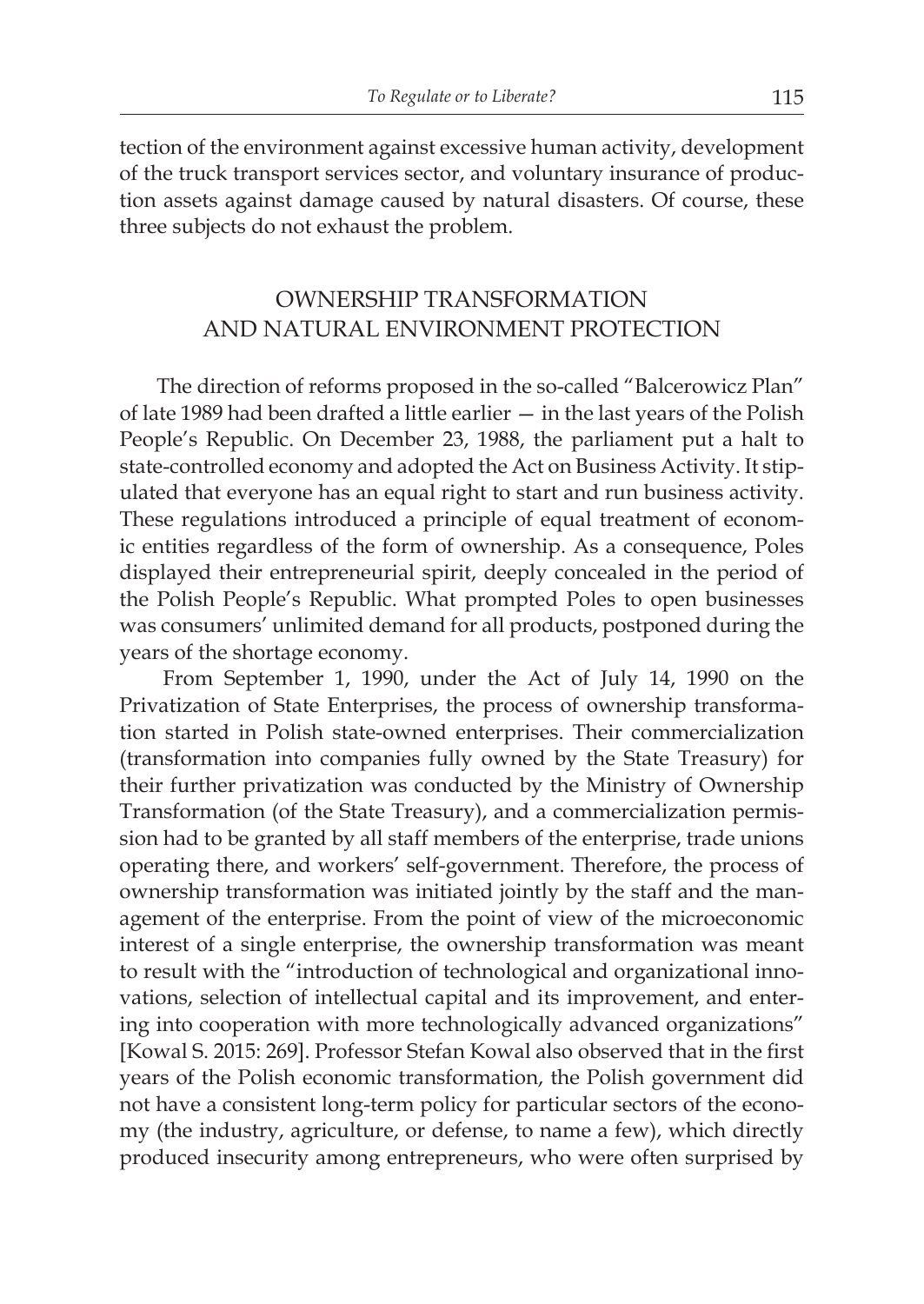the decisions of the government and the parliament [Kowal S. 2015: 270]. Legal provisions were also not durable, and the policy towards economic entities was not consistent or fair — which is essential for running business. The government and entrepreneurs distrusted each other. The authorities acted under political pressure of powerful trade movements and never-ending political disputes.

 In the Act of July 13, 1990 on the Privatization of State Enterprises, and in another key act — the Act of April 30, 1993 on National Investment Funds and Their Privatization — there were no provisions regulating the issue of environment protection [Kamosiński S. 2013: 307–326]. According to experts, the lack of such provisions naturally led to difficulties in terms of assigning environmental accountability in privatized state enterprises [Tudruj J. 1996: 42]. The significance of the problem of environment protection during the ownership transformation process is best evidenced by the fact that the environmental accountability of entrepreneurs interested in, for instance, the purchase of the enterprise could take the form of historical or current accountability. For many businessmen, historical contamination was particularly important, as they did not want to be made accountable for it as the new owners. In the course of the debate, a question was posed about who should be responsible for the destruction of the natural environment, for instance, for soil contamination with oil derivatives which had occurred in the 1970s. The debate focused on whether it should be the selling party (the State Treasury) or the purchasing party (the new owner). In the end, the Council of Ministers decided that in the course of trade negotiations related to the sale of a company fully owned by the State treasury, environmental accountability for historical contamination was individually transferred to new owners. This was possible due to one of the key documents in the process of transforming the enterprise into a company fully owned by the State Treasury, titled "The Environmental Review of the Enterprise", and due to the provision of the Act of July 13, 1990 where the legislator stipulated that the newly established company took over all rights and responsibilities of the transformed state enterprise. Therefore, the new company was bound by all previously issued administrative decisions on environment protection [Tudruj J. 1996: 42]. In relation to such interpretation of the provisions of the Act of July 13, 1990, Jacek Tudruj, representing the Ministry of Ownership Transformation in 1996, demonstrated that:

owing to this provision, transforming a state enterprise into a company does not entail the need to issue new decisions, including those related to environment protection. Therefore, the company's accountability related to such important issues as clear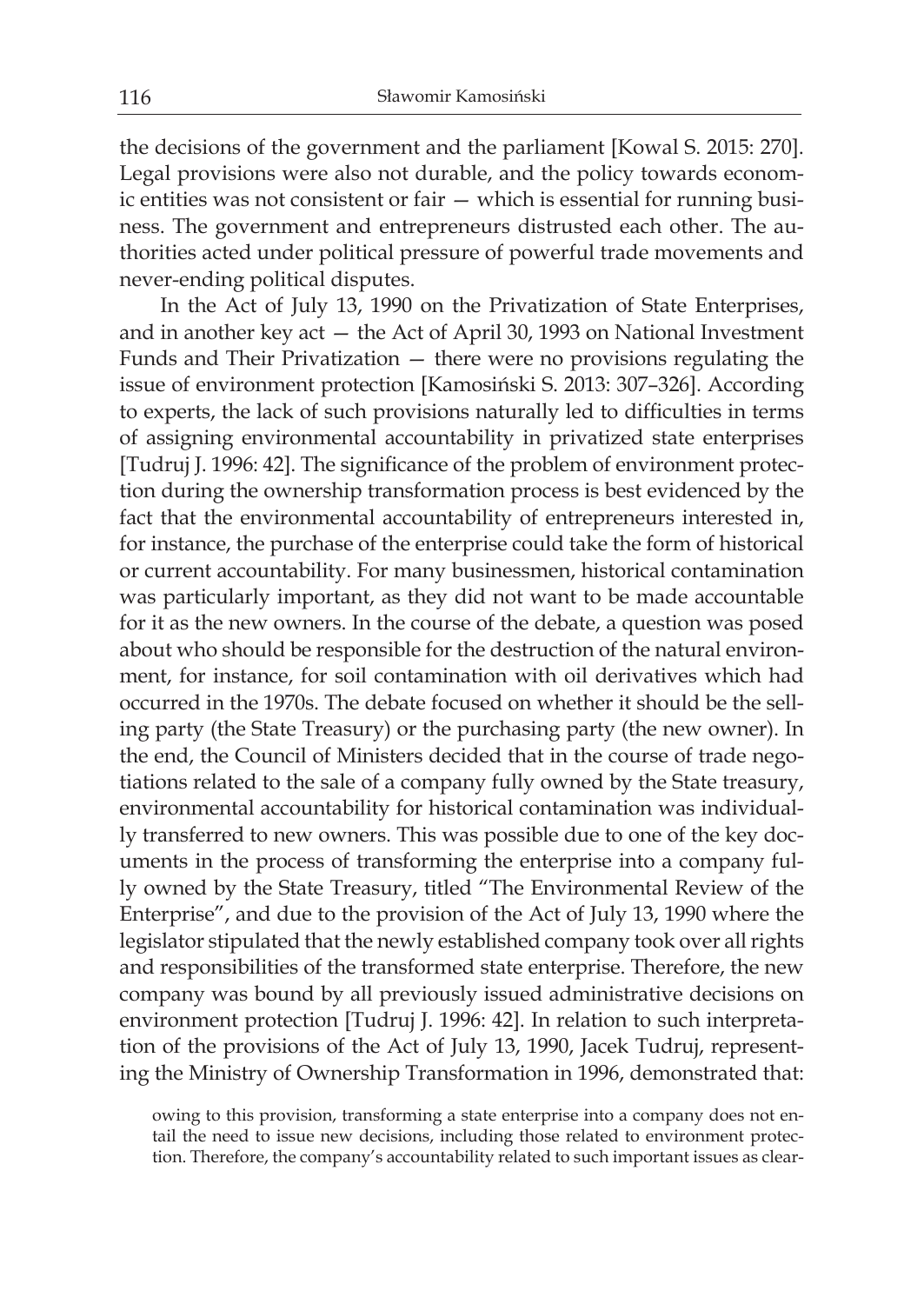ing soil and underground water contamination that had occurred in the past, and to following the applicable environmental requirements defined prior to commercialization, are transferred to the new owner [Tudruj J. 1996: 43].

In the years 1992–1993, as a consequence of the acceleration in the restructuring of companies fully owned by the state and their sale, as well as the process of merging, dividing, and acquiring the property of state enterprises (which is natural with such transactions), the bodies of state administration lost track of the ownership types and deeds for many assets belonging to former state enterprises. Therefore, natural obstacles appeared with regard to enforcing unpaid environmental fees and penalties [Stodulski W. 1996: 58]. There was also another problem. In 1993, it was said that "there are many companies which could be closed down immediately based on ecological criteria" [Czaja S. et al. 1994: 55]. On the other hand, it was pointed out that "environment protection in Poland must become one of the main objectives of development policy, but at the same time, it remains one of its main obstacles" [Czaja S. et al. 1994: 55]. The clash between social and environmental considerations, and the priority given to social objectives, meant that the Polish government would send mixed signals regarding ecological policy to companies. This informational and decisional chaos directly led to the "dismantling" of the environment protection policy. This is one of the reasons why in November 1992, the government, pressured and even blackmailed by companies in arrears with their environmental fee payments, decided to reduce the fees. As a consequence of this decision, companies "paid approximately ten times less in 1992 than they should have according to the rates determined in December 1991" [Czaja S. et al. 1994: 54]. The government justified this decision by saying that "from the point of view of the economy, it is not the best the moment for sorting out environmental issues" [Czaja S. et al. 1994: 54].

 Lack of environment protection provisions in the above mentioned acts related to the ownership transformation did not deprive the government of initiative in this respect. The government wanted to make up for its mistake, and undertook an initiative to draw attention to the issue of environment protection. In November 1990, the Council of Ministers adopted a program called *Polityka ekologiczna państwa* [The Environmental Policy of the State]. The first sentence stated that:

Poland, a country struck by an environmental disaster, is faced with a very difficult task of introducing fundamental changes in the state's environmental policy in the conditions of deep systemic transformations [Polityka ekologiczna państwa (The Environmental Policy of the State), 1990].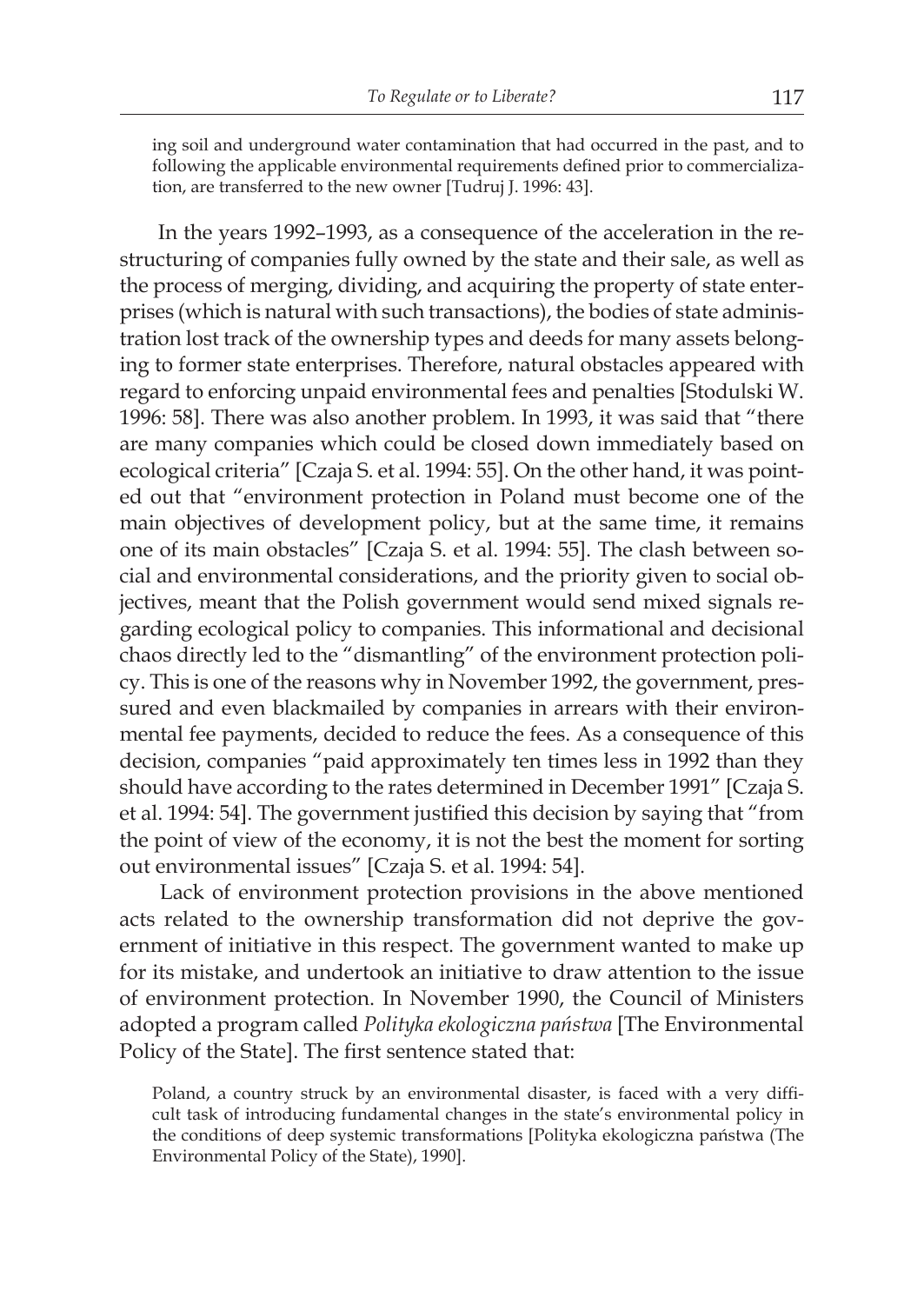The similarity between eco-development policy and the economic interest of the state and the economy was also highlighted, as:

The existing technological gap in procuring, processing, and using natural resources, which causes waste, large costs, and low quality of production, demonstrates the size of potential economic benefits [Polityka ekologiczna państwa, 1990].

In the next part of the document, the Council of Ministers points out that:

the likelihood of acquiring these benefits increases, especially in the time when the economy is being privatized. Therefore, broadly understood environment protection will be an ally of modern, efficient, and economical economy [Polityka ekologiczna państwa, 1990].

A declaration was also made that:

achieving significant results in the field of environment protection requires transformation of those sectors of the economy that are the main source of threats to the environment, that is the energy sector, industry, and transport, and also large-scale introduction of eco-development principles in those sectors of the economy which are directly involved in exploiting natural resources (mining, agriculture, and forestry, to name a few) [Polityka ekologiczna państwa, 1990].

 Important information regarding the need to include natural environment protection when privatizing state enterprises only appeared in the resolution of the Polish Sejm of February 12, 1993 concerning basic directions of privatization in 1993. When discussing the objectives and conditions of privatization, the Sejm pointed out the need for investments reducing adverse environmental effects of the enterprises' operation [The resolution of the Polish Sejm of February 12, 1993; Bukowski Z. 1997: 55]. This problem was included again in attachment 10 to the budget act adopted for implementation in 1994, titled *Kierunki prywatyzacji w 1994 roku* [Directions of privatization in 1994]. Among the priorities of ownership transformation, the legislator included the need to directly connect the privatization projects with restructuring programs and projects for increasing domestic and foreign investment, with priority objectives regarding the reduction of adverse environmental effects of the enterprises' operation. The document stated that in the process of direct privatization, commitments related to the protection of natural environment will also be the subject of negotiations, beside the price, payment conditions, employment guarantees, and investment programs. The same rules were to be applied when bringing the enterprises into companies [*Kierunki prywatyzacji w 1994 roku* (Directions of privatization in 1994)].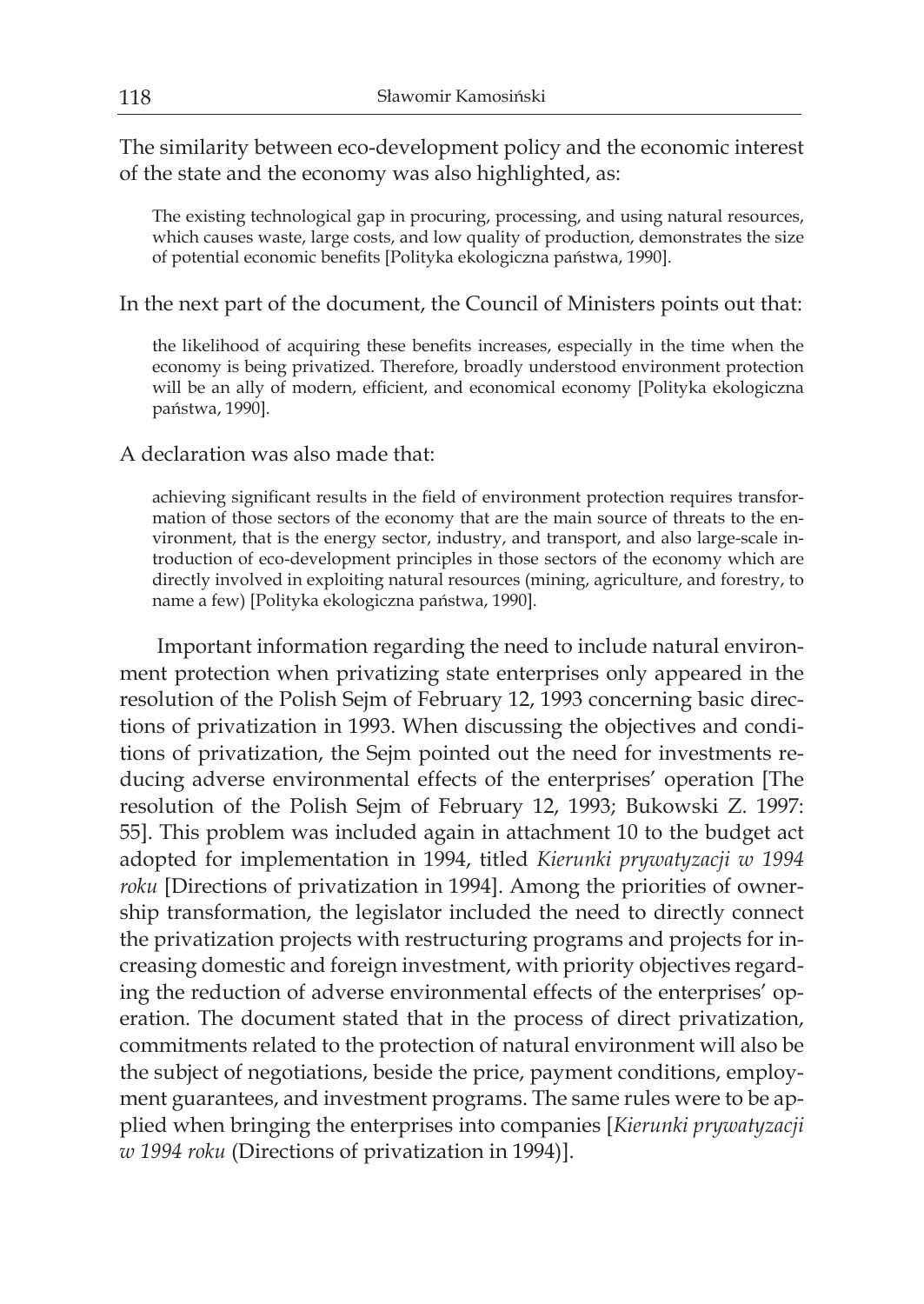The Act on Sustainable Development, adopted by the Polish Sejm on January 19, 1995, had a fundamental impact on the shape of environment protection policy. In this act, the parliament advised the government to improve interdisciplinary and multilateral actions in economic and foreign policies to ensure compliance with sustainable development principles. The Polish Sejm pointed out that the implementation of the principle of sustainable development is the responsibility of not only the Ministry of Environment, but also of other central bodies of the state administration [The resolution of the Polish Sejm of January 19, 1995]. As it was emphasized in the resolution of the Polish Sejm of January 19, 1995, for modern civilization sustainable development is a must and one of its responsibilities.

#### OWNERSHIP TRANSFORMATION AND THE SHAPE OF THE TRUCK TRANSPORT SERVICES MARKET

In the first years of transformation (between 1989 and 1995), the transport services market was shaped according to the rule of free access. This type of economic activity was regulated by the Act of December 23, 1988 on Business Activity. In the discussed period, the act made it possible to establish companies (usually small) involved in truck transport of goods [Kamosiński S. 2014: 315–336]. Their characteristic was that they were very flexible and instantly adapted to the needs of clients. According to the laws of the time, entrepreneurs transporting goods by trucks did not need to present evidence of adequate professional training, financial guarantees, or good reputation [Bronk H. 1996: 24]. Liberalization of the transport services market and equal access to provision of these services allowed for quick de-monopolization of the truck transport market. This was very beneficial for customers, who could freely choose the company matching their needs. It must be noted, though, that maintaining free access to the market for businessmen led to the emergence of a whole range of abnormalities. Most carriers had a fleet of old and dilapidated vehicles, with small capacities and poor technical parameters. Furthermore, it was observed that the carriers did not have practical knowledge on transporting goods, which generally lowered the quality of their services and led to the emergence of a number of disputes between service providers and customers in this segment of the market [Letkiewicz A. 2003: 47].

 The situation was different in the international transport services market. Carriers operating in this segment did not have the complete free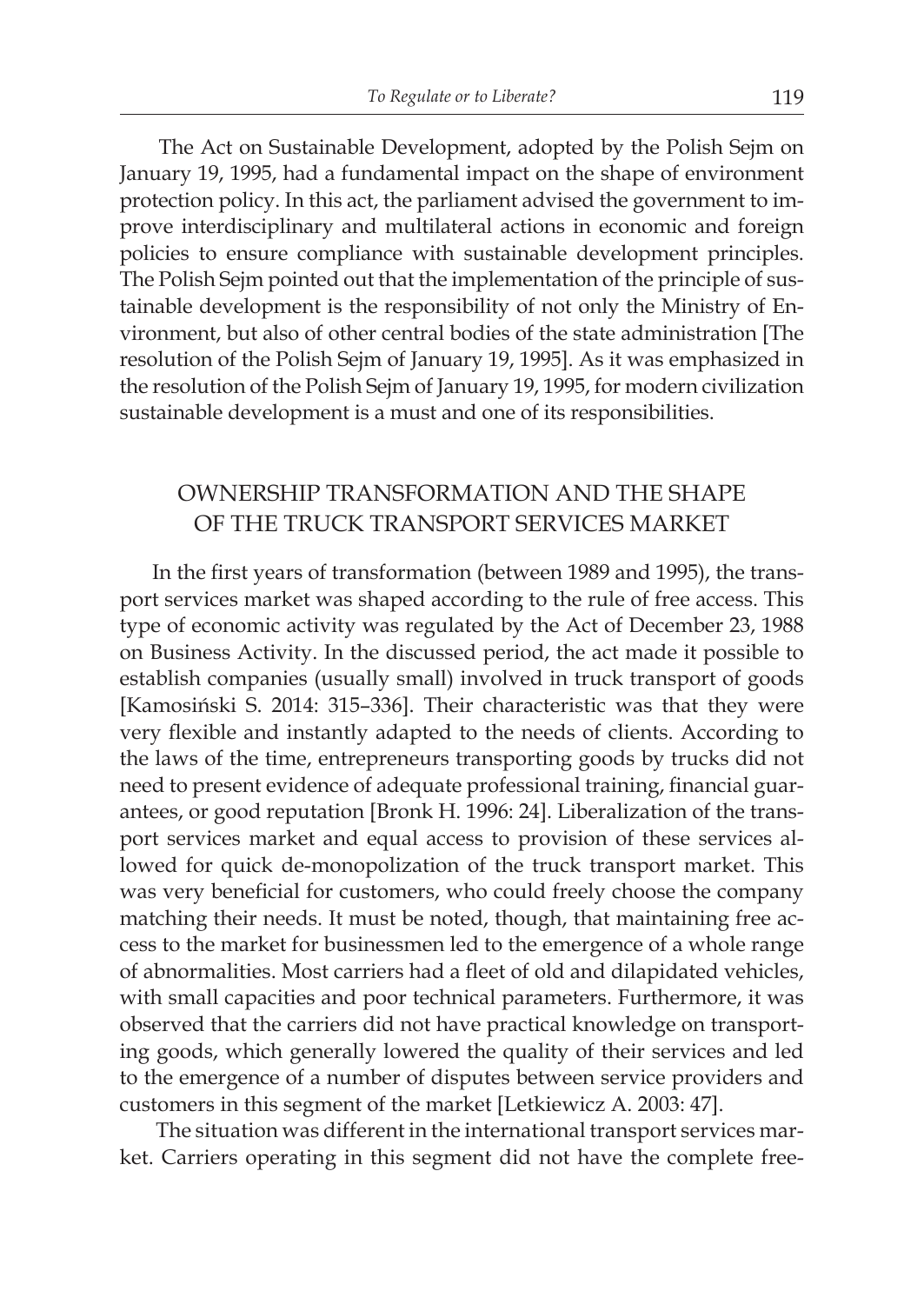dom that existed in the domestic market. In international transport, every country was subjected to the so-called entry quotas, determined during bilateral negotiations between particular countries. Bilateral agreements were one of the main reasons why the Polish parliament undertook legislative works to regulate the market of international transport services. The result was the Act of July 26, 1991 on the conditions of international road transport [Act of July 26, 1991]. As of January 1, 1992, this act introduced new requirements for entrepreneurs in the international transport services sector. These provisions were considered a remedy to the situation from the years 1989–1991 [Bentkowska-Senator A., Kordel Z. 2007: 23]. The act stipulated that an entrepreneur who wants to perform international transport must have a license issued by the Ministry of Transport in an administrative decision. The license was issued for a specific vehicle, not for the entire company. It was granted to an entrepreneur and covered transport of goods to one or more countries, with one or more vehicles, for all or some types of operations. The number of licenses or promissory licenses for a given calendar year was determined by the Minister of Transport on the basis of consultation with Polish nationwide organizations of international road carriers. Licenses were issued for a charge, and the income was to be transferred to a separate account of the General Directorate of Public Roads, to be used for construction and maintenance of national roads. Still, no licenses were required for carriers operating domestically [Bentkowska-Senator A., Kordel Z. 2007: 23]. As previously, this market was only regulated by the Act of December 1988 on Business Activity.

 The regulation of international truck transport services discussed above was the direct reason why, even though in the years 1988–1991 the number of trucks for international transport of goods increased more than 17-fold, from 2000 to 35 000, only 27 000 licenses for rendering services in international transport of goods were issued in the years 1992–1994. Further verification of licenses allowed for decreasing their number to 17 500 [Letkiewicz A. 2003: 49–50]. The introduced regulations directly resulted in increased quality of international transport services, and eliminated carriers using vehicles whose age and technical condition left much to be desired.

 A statement of Ewald Raben, head of the Raben Group in Poland, says a lot about the progress that resulted from the post-1989 liberalization of international road transport services in Poland. He noticed that when he registered a logistics company in Poznań in the early 1990s in Poznań: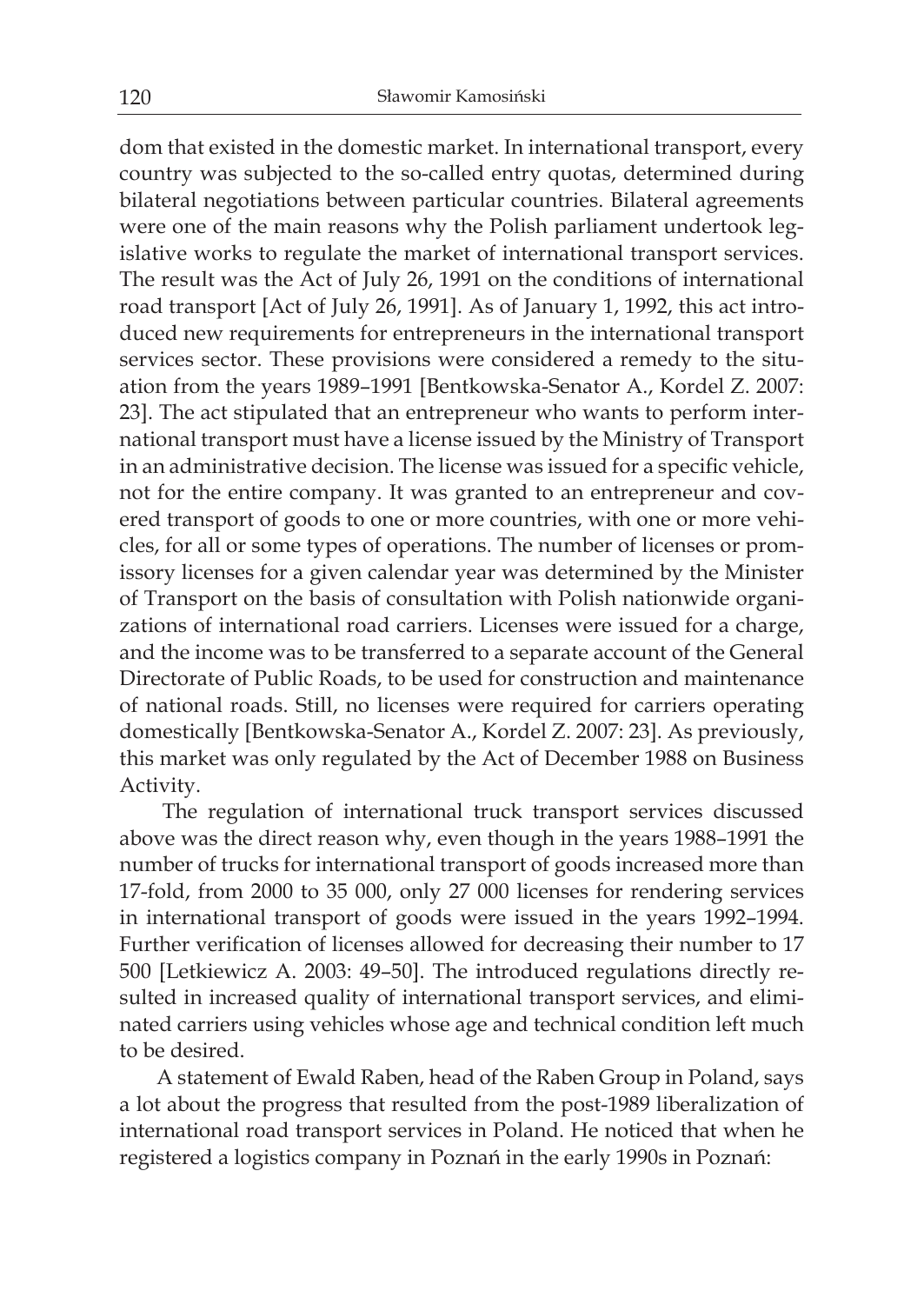Nobody knew what it meant. Apart from the army. In Poland, I heard the word "logistics" for the first time when a garrison in Poznań organized a logistics conference. I think this was in 1992. So, instead of "logistics" I said "transport", and everything was clear [Kostrzewski L., Miączyński P. 2012: 276].

Free access to the truck transport services sector was the reason for the phenomenon referred to as "substitution" between rail and car transport, observed in the internal market. This concept essentially meant that four times more goods were transported by cars than by trains [Mindur M. 207: 69]. Maciej Mindur had a negative view of this phenomenon, blaming the authorities for failing to "create sustainable transport development" [Mindur M. 207: 69]. He pointed out that "lack of state's intervention led to a situation where transport of goods and people is fully dominated by car transport" [Mindur M. 207: 68]. This change was particularly difficult for the rail transport sector, under-invested by the state.

 In Poland, a significant increase in the number of companies rendering truck transport services after 1989 was caused by a liberation of entrepreneurial spirit in many people. Its sources should also be sought in a tradition preserved from the times of the Polish Peoples' Republic. In that period, the sector of truck transport of goods was not fully controlled by the state. Apart from state enterprises, small private truck transport companies also operated, officially only satisfying their own needs. Hence, trucks and delivery vans were obligatorily labeled "for own use" at the time. After 1989, as a result of the explosion of private entrepreneurship in the transport of goods, a phenomenon described as "reverse proportions in ownership relations" was observed [Letkiewicz A. 2003: 51]. In the late 1994, 92.1% of trucks were in private hands [Letkiewicz A. 2003: 51].

## OWNERSHIP TRANSFORMATION AND THE MARKET OF VOLUNTARY INSURANCE AGAINST DAMAGE CAUSED BY NATURAL DISASTERS

 The modernization of Poland, adopted as the main objective of political and economic transformation, in fact covered every aspect of human and social activity and all institutions. The authorities struggled with a problem that was difficult to define, but could in fact be summarized in a simple question: which aspects of economic life, reserved for the state until 1989, should still be perceived as subjected to the will of state insti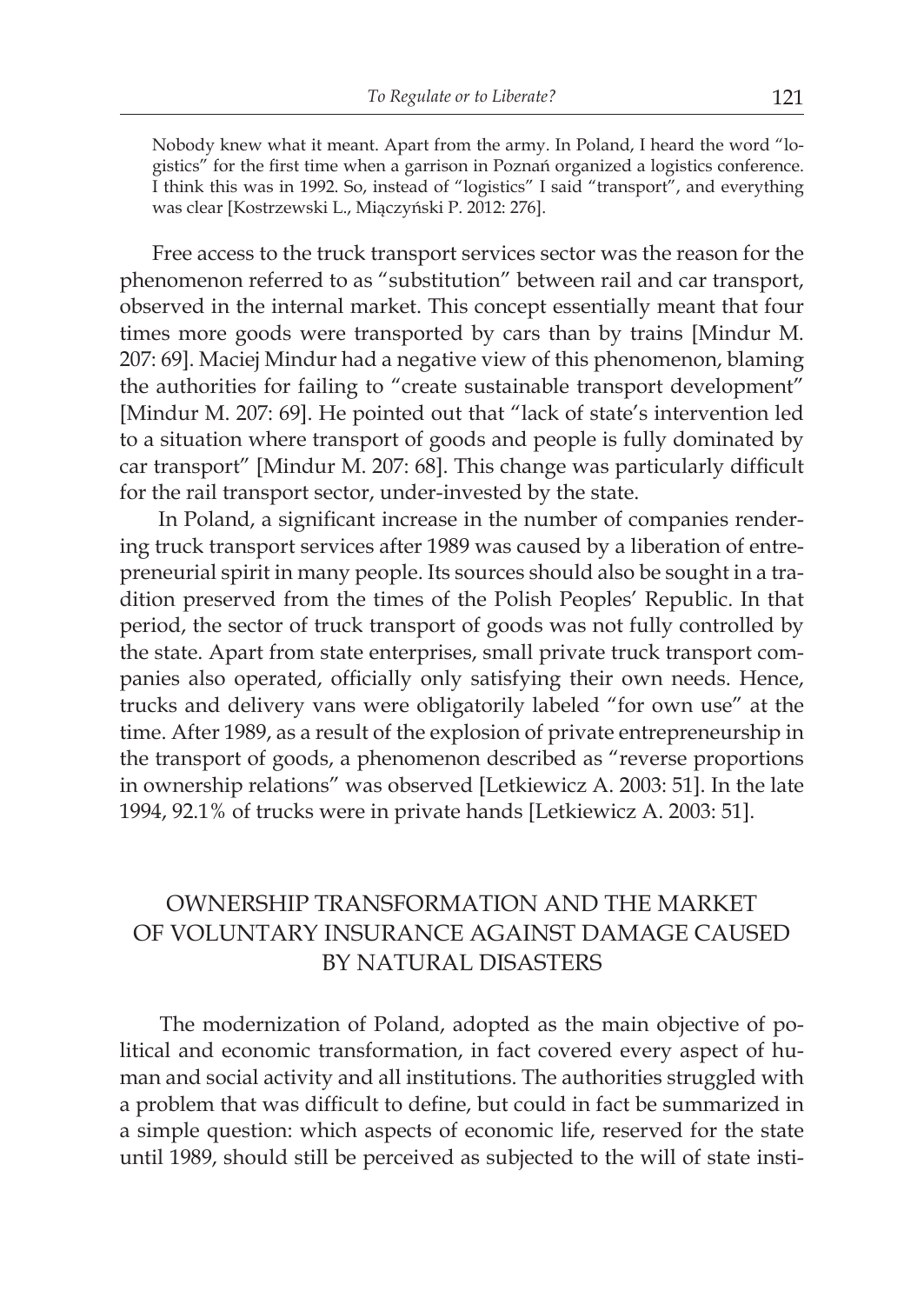tutions after 1989, and which should be liberated from state control and treated as dependent only upon the personal decisions of an individual (entrepreneur)? One important aspect requiring an answer to this question was the problem of insuring entrepreneurs against damage caused by natural disasters [Kamosiński S. 2016: 349–363].

 The Act of July 28, 1990 on Insurance [The Act of July 28, 1990, Kowalewski E. 2002: 13–14] completely changed the system of insurance applied until then. This act defined the relationship of insurance as a civil law contract. Division of insurance into statutory and contractual, known from the period of the Polish People's Republic, was abolished. It was replaced with a division into mandatory contractual insurance and voluntary contractual insurance [Kowalewski E. 2002: 21]. A reservation was also made that mandatory insurance, which directly affects citizens' rights, could only be introduced with an act, and its introduction, according to professor Andrzej Wąsiewicz, should be done carefully, and limited to cases where it is socially and economically justified [Wąsiewicz A. 1994: 21]. The following types of insurance were listed as mandatory by the legislator: motor vehicle liability insurance against damage caused as a result of using these vehicles, insurance of buildings comprising an agricultural holding against fire and other unforeseeable circumstances (flood, hurricane, hailstorm), civil liability insurance of farmers for the operation of an agricultural holding [Wąsiewicz A. 1997: 21].

 The changes introduced in insurance law were revolutionary at the time. Insurance against disasters, which had been mandatory in the Polish People's Republic until 1989, became voluntary. This included insurance of rural and urban buildings against fire and insurance against damage to crops caused by natural disasters (including hailstorm, hurricane, and flood damage). Livestock kept in agricultural holdings was also included in some form of mandatory insurance in the Polish Peoples' Republic. Mandatory insurance in the Polish Peoples' Republic included all citizens, whether they wanted it or not  $-$  it was considered "automatically applicable", i.e. a form of statutory insurance. As stated by Marzena Bac, premiums for this insurance resembled tax liabilities, as they were obligatorily collected with taxes [Bac M. 2009: 189–199]. For farmers, the insurance premium was included in the agricultural tax. This fulfilled the "collective precaution" principle, which transferred the decisions concerning compensation for damage from individual holding level to the state level [Klimkowski C. 2002: 22].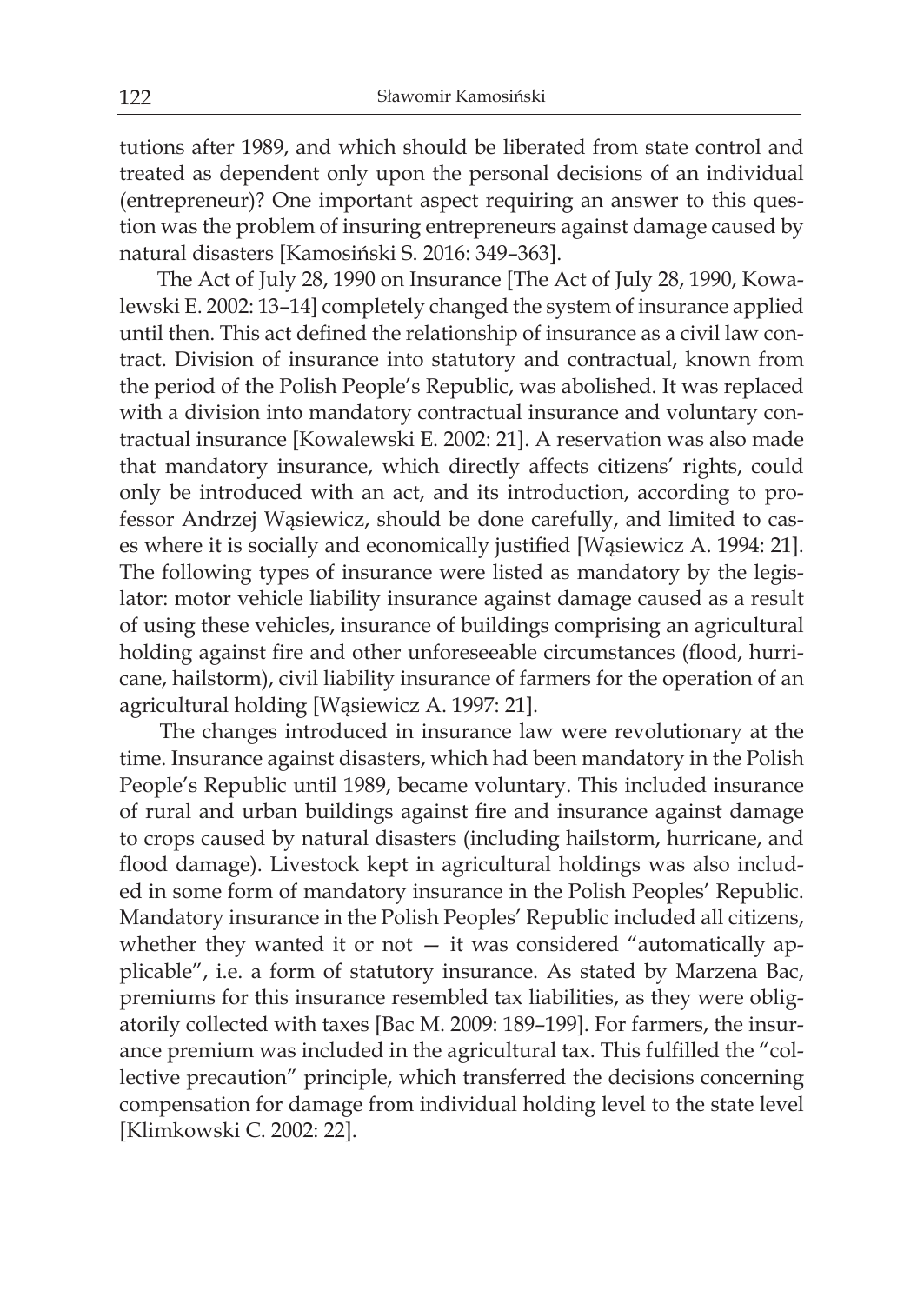Discontinuation of mandatory insurance of production assets against damage caused by natural disasters in 1990, and replacing it with voluntary insurance, triggered an astonishing social reaction. Many entrepreneurs decided not to have this type of insurance. This problem concerned not only entrepreneurs, but also farmers and natural persons. In March 1997, it was revealed that "almost 1 in 7 Polish enterprises does not have any insurance" [Holly R. 1997: 52].

 Statistical data collected by Demoskop in the spring of 1997 demonstrated that 15% of all enterprises did not have any type of insurance. More precisely, it was noted that "13% of cooperatives, 10% of state-owned companies, and 22% of privately-owned companies were not insured" [Holly R. 1997: 52–53]. It was also noted that entrepreneurs who decided to have insurance mainly insured the company's assets against damage caused by natural disasters, including fire, flood, or hurricane (74% of insurance policies), and against theft and failure of machines and equipment (61%). The situation was similar in agriculture. According to the estimates, in 1996, policies covering voluntary insurance of crops against damage caused by natural disasters were only taken out by 9,400 agricultural holdings (approx. 0.5% of all holdings). Slightly more farmers decided to take out voluntary livestock insurance (26,200 holdings, i.e. 1.26%). Voluntary insurance of movable property in agricultural holdings was taken out by approx. 9% of all holdings in Poland, i.e. approx. 187,700 [Fok K. 1997: 10].

 Having analyzed the above data, the main question is why Polish entrepreneurs gave up taking out insurance policies that became voluntary after 1990, including policies protecting their assets against damage caused by natural disasters, on such a massive scale. It has been pointed out that the departure from voluntary insurance after 1990 was "unintentional and caused by the speed of the reform and lack of sufficient information" [Klimkowski C. 2002: 23]. This argument is probably true. Entrepreneurs in the agricultural and non-agricultural sector calculated their production costs and aimed at lowering them, while at the same time strived to increase their competitive edge in the free market. Therefore, they decided not to take out voluntary insurance policies against damage caused by natural disasters. Such behavior of entrepreneurs must be treated as a form of a gamble. Entrepreneurs and farmers gambled with their own assets against the forces of nature. This example shows that Polish entrepreneurs in the 1990s lacked modern knowledge on managing business and all its aspects. They were most certainly entrepreneurial individuals,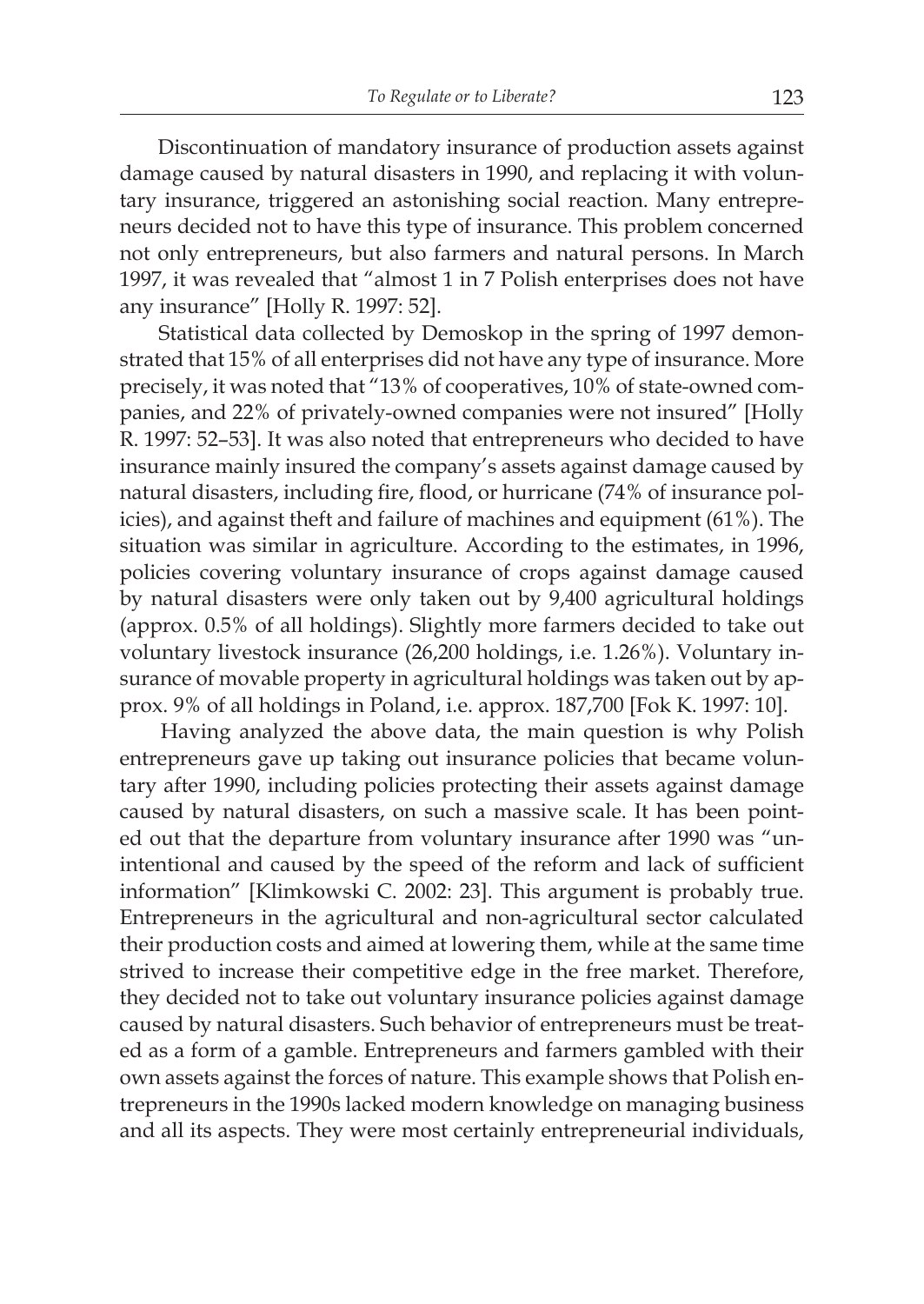who nonetheless underestimated the importance of risk management in an organization. Notably, the conscious decision of many entrepreneurs not to have insurance confirmed the low level of trust in formal solutions in Poland.

#### CONCLUSIONS

The Act on Business Activity of December 1988, which was friendly to entrepreneurs and was not amended in subsequent years, enabled a rapid development of private enterprises. Therefore, it had a positive impact on the labor market, troubled by growing unemployment. Natural persons had no difficulty in starting a business. This is the reason why many businesses were established for a short period of time, and the main aim of running business was to make a quick profit, collect capital, and prepare to run a bigger business that requires large capital. Those were probably the reasons behind the decisions made by entrepreneurs at the time, many of which are incomprehensible from the point of view of rational management.

 As pointed out in this article, at the time, politicians in power made decisions regarding the economy based on feedback from the evolving free market. The number of entrepreneurs who chose not to take out voluntary insurance of production assets against damage caused by natural disasters was certainly surprising. Many entrepreneurs were still struggling, and saved every penny to reinvest it and increase the scale of production. Some profit made from business was lost as a result of inflation. Therefore, voluntary insurance was not a top priority for businessmen. The condition of Polish business in the initial years of transformation is clearly illustrated by the quick development of transport services in the truck transport sector. Liberation of the transport services sector and free access to the profession of a carrier meant that Polish roads were full of old, faulty, overexploited and dilapidated trucks. This might be explained by the fact that many businessmen did not start their business thinking it would be a long-term venture. They typically only chose this sector to make a quick profit. The problem of natural environment protection, disregarded in the act of July 13, 1990, was included in the process of ownership transformation as a result of a broad interpretation of the applicable provisions by the Council of Ministers. It must be emphasized, though, that a lack of clear regulations in this respect in the years 1990–1995 en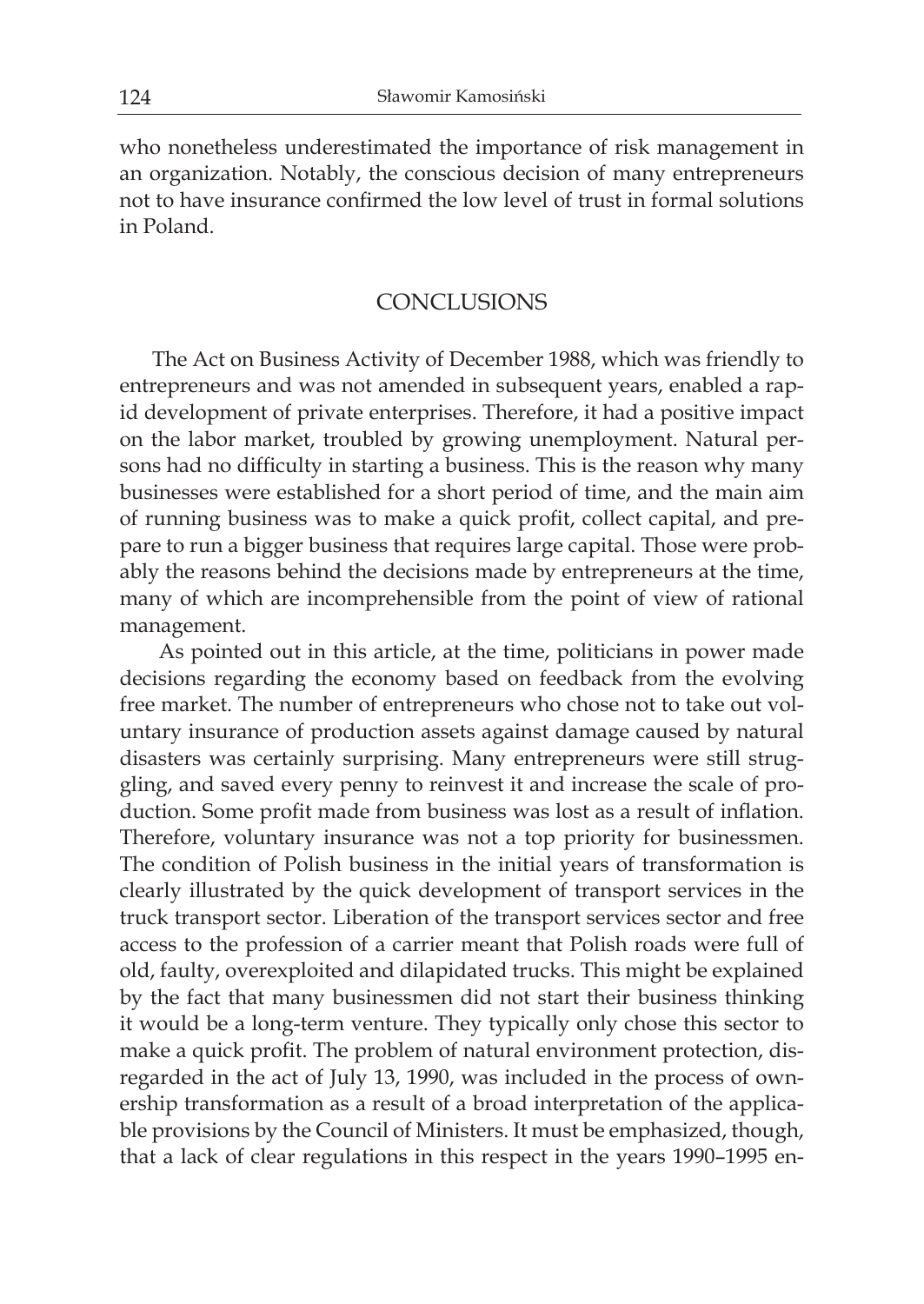couraged many businessmen to decide against installing equipment that could reduce adverse environmental impact at the early stages of their business operation. Ecological awareness was rising gradually over time. Polish entrepreneurs were still learning how to do business in a free market economy, and often obtained capital for further investment at the risk of losing assets as a result of natural disasters, rendering services using out-of-order equipment, or excessive impact on the natural environment. By increasing the scale of production and range of services, they made a decision to compete with foreign companies, and tried to be present in the European markets. Over time — with the increase of free market awareness and education — being "green" and complying with environment protection standards became a component of a company's reputation and brand. Entrepreneurs' awareness regarding risk management in the company also increased. Corporate social responsibility became an inseparable element of nearly every business activity.

#### BIBLOGRAPHY

- Act of July 26, 1991 on the conditions of international road transport, Dz. U. [Journal of Laws] 1991, no. 75, item 332.
- Act of July 28, 1990 on insurance, Dz. U. [Journal of Laws] 1990, no. 59, item 334.
- Bac M., (2009), *Zarządzanie ryzykiem katastroficznym w nieruchomościach. Rozwiązania ubezpieczeniowe w Polsce i na świecie* [Managing disaster-related risk in real estate. Polish and global insurance solutions], Toruń.
- Bentkowska-Senator K, Kordel Z., (2007), *Polski transport samochodowy ładunków* [Polish car transport of goods], Bydgoszcz – Gdańsk – Warszawa.
- Bronk H., (1996), *Transport samochodowy na międzynarodowym rynku usług transportowych* [Car transport in the international transport market] [in:] Kopycińska D. (ed.), *Przedsiębiorstwo na rynku* [An enterprise in the market], vol. II, *Transport i łączność w procesie transformacji* [Transport and communication in the transformation process], Szczecin, p. 19–28.
- Bukowski Z., (1997), *Ochrona środowiska w przekształceniach własnościowych przedsiębiorstw państwowych*, [Environment protection in ownership transformation of state enterprises] "Zeszyty Naukowe Wyższej Szkoły Pedagogicznej w Bydgoszczy, Administracja Publiczna" [Scholarly papers of the Teaching College in Bydgoszcz, Public administration], vol. 1, p. 55–71
- Czaja S., Fiedor B., Graczyk A., Jakubczyk Z., (1994), *Polityka ekologiczna w okresie transformacji gospodarczej w Polsce* [Environmental policy in the period of economic transformation in Poland], Wrocław.
- Fok K., (1997). *Komu odszkodowania?* [Compensation for whom?], "Asekuracja & Re" [Security & Re], August 1997, p. 10
- Gomułka S., (2016), *Transformacja i rozwój. Teoria i polityka gospodarcza* [Transformation and development. Economic theory and policy], Warszawa.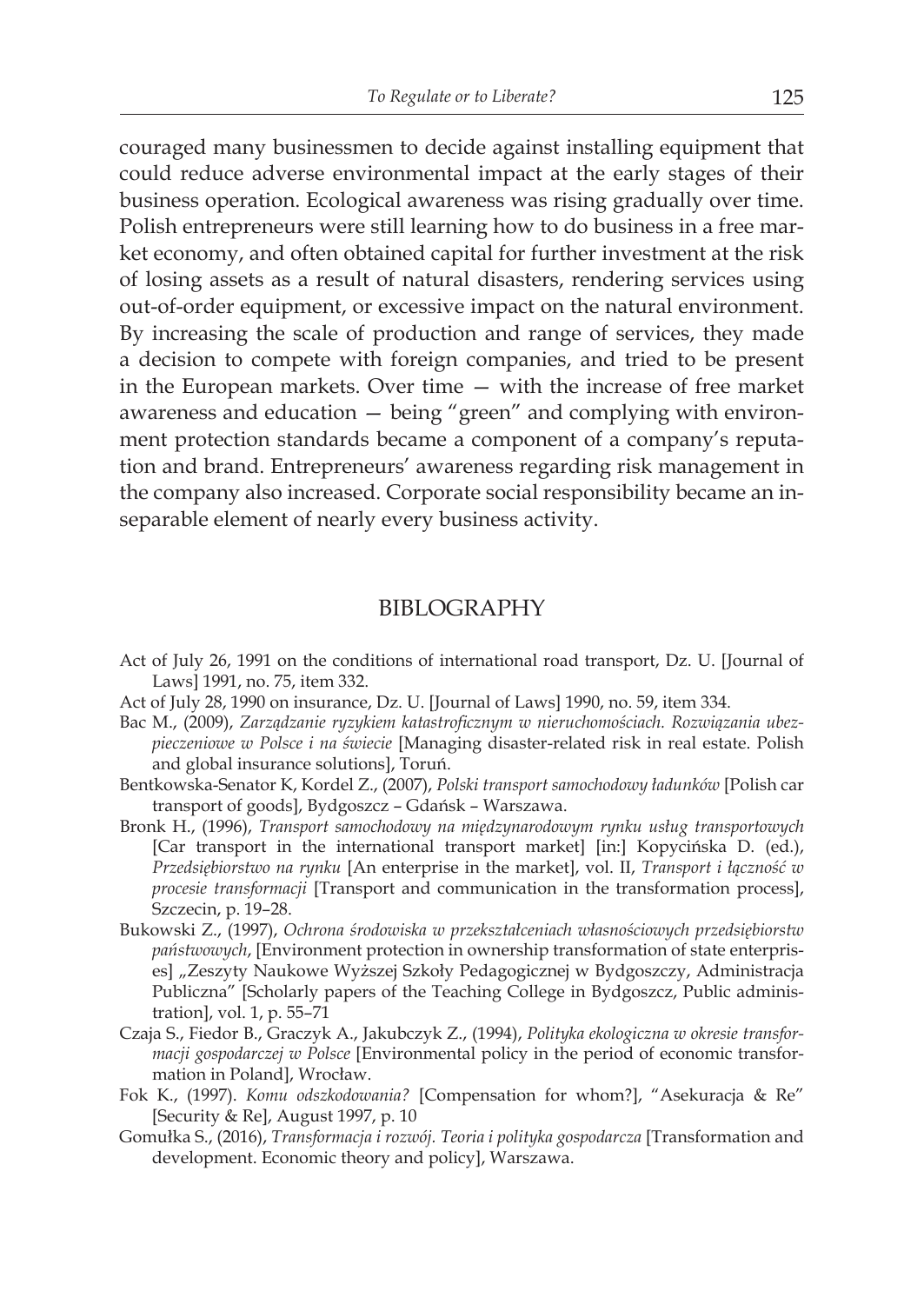- Holly R, (1997), *Mali czują się pewniej* [Small players feel more secure], "Asekuracja & Re" [Security & Re], March 1997, p. 52–53
- *Jak kusi kasa. Spowiedź liberała* (2014), [How cash tempts you. Confessions of a liberal]. Interview of Grzegorz Sroczyński with Jan Krzysztof Bielecki, "Gazeta Wyborcza", May 17–18, p. 14–15.
- Kamosiński S., (2013), *Ubezpieczenie od szkód wyrządzonych przez żywioły jako forma zarządzania działalnością gospodarczą w Polsce po 1990 roku* [Insurance against damage caused by natural disasters as a form of managing economic activity in Poland after 1990] [in:] Głowiński T., Kościk E. (ed.), *Od powietrza, głodu, ognia i wojny. Klęski elementarne na przestrzeni wieków* [Air, famine, fire, and war. Natural disasters in history], Wrocław, p. 349–363.
- Kamosiński S., (2014), *Samochodowy transport ciężarowy w Polsce u schyłku Polski Ludowej i w okresie transformacji ustrojowej (1989-2004)* [Truck transport in Poland in the final period of the Polish Peoples' Republic and in the period of systemic transformation (1989–2004)], [in:] Głowiński T., Klementowski R. (red.), *Na lądzie, w wodzie i w powietrzu… Z dziejów transportu i komunikacji na ziemiach polskich na przestrzeni wieków* [On land, in the water, and in the air. The history of transport in Poland], Wrocław, p. 315–336
- Kamosiński S., (2016), *Przekształcenia własnościowe przedsiębiorstw a problem ochrony środowiska naturalnego* [Ownership transformation of enterprises and the problem of natural environment protection] [in:] Głowiński T., Zawadka M., *Od systemu żarowego do ekorozwoju. Ochrona i wykorzystanie zasobów środowiska naturalnego na ziemiach polskich – aspekt historyczny* [From the slash-and-burn system to eco-development. Protection and use of natural environment resources in Poland — historical aspect], Wrocław, p. 307–326
- *Kierunki prywatyzacji w 1994 rok*, załącznik nr 10 do ustawy budżetowej na rok 1994 [Directions of privatization in 1994. Attachment 10 to the Budget Act for the year 1994], Dz. U. [Journal of Laws] 1994, no. 52, item 209.
- Klimkowski C., (2002), *Istota,skutki i zarządzanieryzykiem katastroficznym w rolnictwie polskim* [Disaster risk in Polish agriculture — its essence, results, and management], Warsaw.
- Kostrzewski L., Miączyński P., (2012), *Łowcy milionów* [Million hunters], Warsaw.
- Kowal S., (2015), *Dwadzieścia pięć lat transformacji polskiej gospodarki. Przemiany ku nowoczesności czy nadrabianie zapóźnień?* [Twenty-five years of the Polish economic transformation. Changes towards modernity or making up for lost time?] [in:] Białecki K., Jankowiak S., Reczek R., (eds.) *Krok ku wolności. Wybory czerwcowe 1989 roku i ich konsekwencje* [A step towards freedom. June 1989 election and its repercussions], Poznań, p. 263–288
- Kowalewski E., (2002), *Reforma polskiego prawa ubezpieczeń gospodarczych w latach 1990-2001* [Reform of the Polish economic insurance law in the years 1990–2001] [in:] Sangowski T. (ed.), *Ubezpieczenia w gospodarce rynkowej* [Insurance in a market economy], vol. IV, Bydgoszcz-Poznań, p. 9–30
- Letkiewicz A., (2003), *Przedsiębiorstwa transportu samochodowego w warunkach transformacji gospodarczej Polski* [Car transport companies in the conditions of economic transformation in Poland], Gdańsk.
- Mindur M., (2007), *Transport w gospodarce* [Transport in the economy] [in:] Liberadzki B., Mindur L., *Uwarunkowania rozwoju systemu transportowego Polski* [Conditions of the development of the Polish transport system], Warszawa – Radom, p. 43–93
- *Polityka ekologiczna państwa* [The Environmental Policy of the State] (1990), November, www.ksi.home.pl/archiwaprzelomu/obrazy/AP-6-1-1-48\_25.pdf, accessed on March 12, 2016.